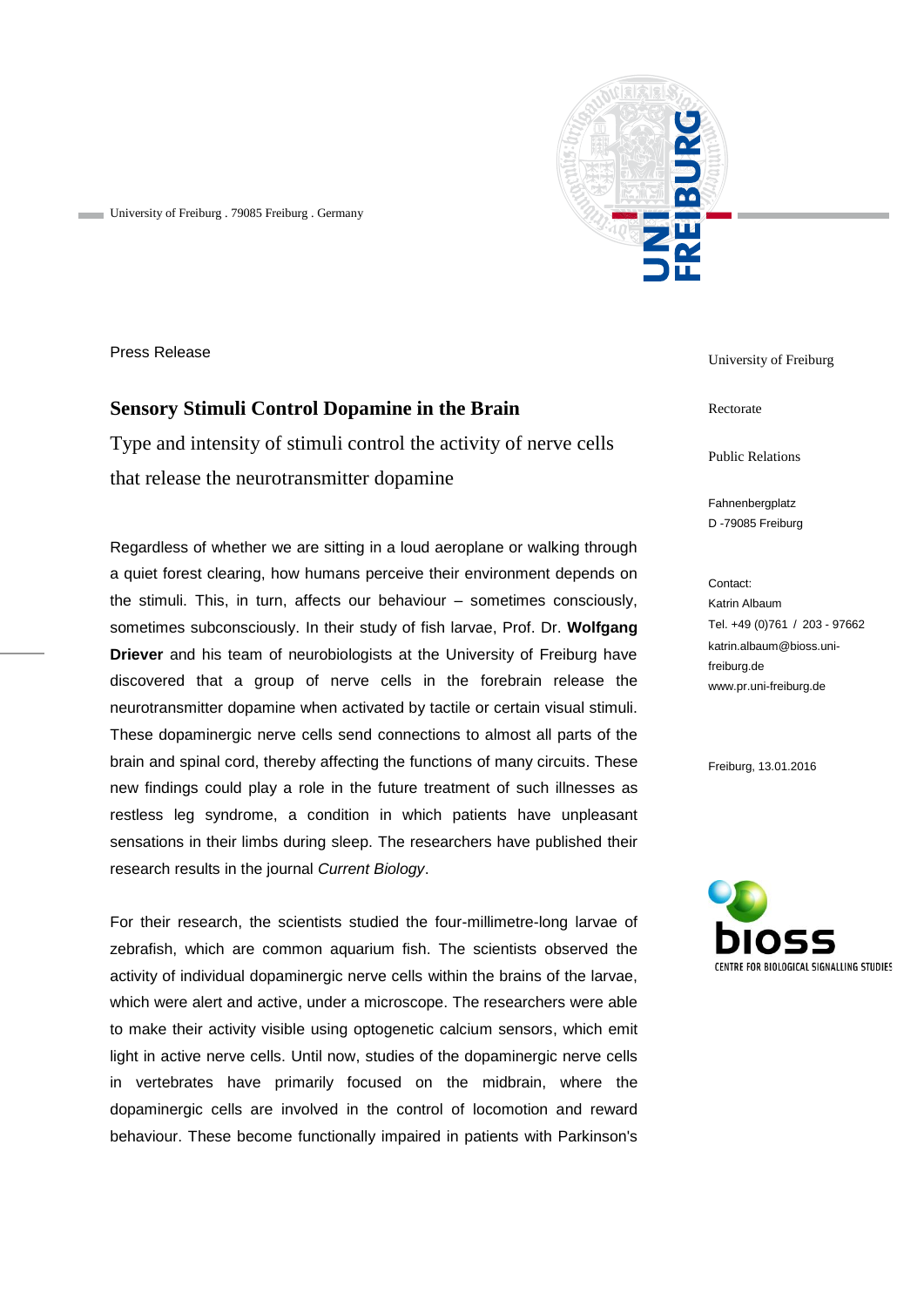disease. The dopaminergic neurons of the forebrain, on the other hand, 2 have been little researched until now because they are located deep in the brain and are therefore difficult to reach. In the forebrain, they are also connected to parts of the hypothalamus, which controls the switch in basic behaviour, such as fight or flight and rest or sleep.

The findings of the team of researchers from the University of Freiburg reveal that certain intense sensory stimuli may affect such basic behaviour through the activity of dopaminergic nerve cells. Because there are also connections between these nerve cells and the sensory organs, it is possible that dopaminergic nerve cells are involved in adjusting the sensitivity of sensory organs' reactions to stimuli. This function could be useful for treating diseases. The properties of dopaminergic nerve cells in the forebrain could thus be used in the future to reduce the sensation of patients with restless legs syndrome and hence to supress the tingling in their extremities that occurs when sleeping. Further research of these dopaminergic neurons is expected to help scientists understand how these diseases develop – and in general how humans adapt to quickly changing stimuli and sensations in their environments.

This research study was a collaboration with BIOSS Centre for Biological Signalling Studies, Cluster of Excellence at the University of Freiburg. Wolfgang Driever is a member of BIOSS and a professor at the Institute of Biology I at the University of Freiburg. Dr. **Aristides Arrenberg** is a researcher in Driever's lab and a recipient of the post-doc grant Eliteprogramm für Postdoktoranden from the Baden-Württemberg Stiftung.

## **Original publication:**

Sebastian Reinig, Wolfgang Driever, and Aristides Arrenberg: The descending diencephalic dopamine system is tuned to sensory stimuli. Current Biology, 12 January 2016.

www.cell.com/current-biology/fulltext/S0960-9822(16)31446-4

## **Caption:**

A four-millimetre-long larvae of zebrafish with visible nerve cells under the microscope. Photo: Research group Driever

The University of Freiburg achieves top positions in all university rankings. Its research, teaching, and continuing education have received prestigious awards in nationwide competitions. Over 24,000 students from 100 nations are enrolled in 188 degree programs. Around 5,000 teachers and administrative employees put in their effort every day – and experience that family friendliness, equal opportunity, and environmental protection are more than just empty phrases here.